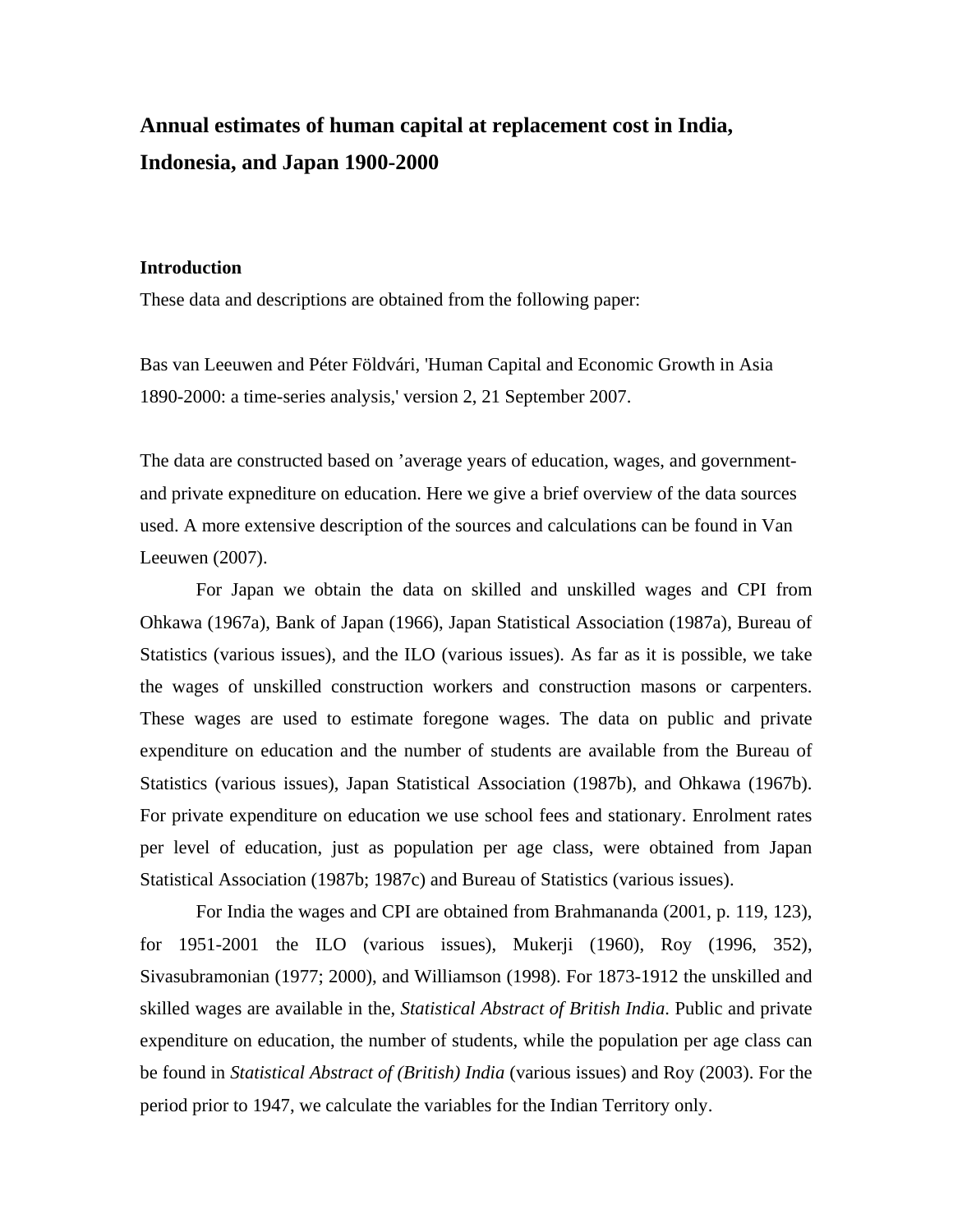For Indonesia the data sources are quite fragmented. We use the CPI from Van der Eng (2002) for 1900-1941; 1949-1983. For the 1984-2000 period we use the CPI series of the ILO (LABORSTA).

The skilled and unskilled wage series are constructed using an array of scattered sources. For the period between 1875 and 1915 we use wage data for craftsmen and coolies on Java (Dros, 1992, table 5.4). As these are given per residency per year, we take the logarithmic average of all residencies as in general wages have a logarithmic distribution. From 1921 to 1940 we use the logarithmic average of workers at a sugar plantation (Dros, 1992, table 9.1, regular workers) as unskilled wages. As skilled wages we take the logarithmic average of the wages of factory foremen, canefield overseers, and fieldguards (Dros, 1992, table 9.1). For the years 1916-1920 the wages were interpolated by using the logarithmic average of the wages of male and female labourers in the sugar industry (Dros 1992, table 9.2).

After World War II, we use plantation wages supplied by Van der Eng (personal correspondence) as unskilled wages. The data on skilled wages from 1952-1957 and 1959 are wages in mining while in 1958 we took the wages in the metallurgical industry (Bank Indonesia, 1954-1960). For 1960 and 1961 the wages came from metal manufacturing (*BPS Statistical pocketbook*). For 1963 the skilled wage is that of bricklayers (ILO, 1964). For 1969, 1970, 1972, 1981-1984 the data are derived from the ILO (various issues). For the years 1985-1989 we use the wages of farm supervisors and for the years 1991 and 1992 we take wages of gas supervisors (ILO, various issues). For 1995-2000, we obtained manufacturing wages from the ILO (LABORSTA). For the remaining years with missing data on skilled wages (1964-1968, 1970-1971, and 1973-1978) we interpolated the skill premium (ratio of skilled and unskilled wages) and used these values to arrive at the skilled wages.

 Population per age class, educational enrolments, and public expenditure on education in Indonesia are taken from Boomgaard and Gooszen (1991), *Colonial Report* (various issues), *Indies Report* (various issues), *BPS Statistical Yearbook/Pocketbook* (various issues), and the *Budget of the Netherlands Indies* (various issues). Unfortunately, no direct observations are available for private expenditure on education. For the period before 1970 there are household surveys available for some years and after 1970 we can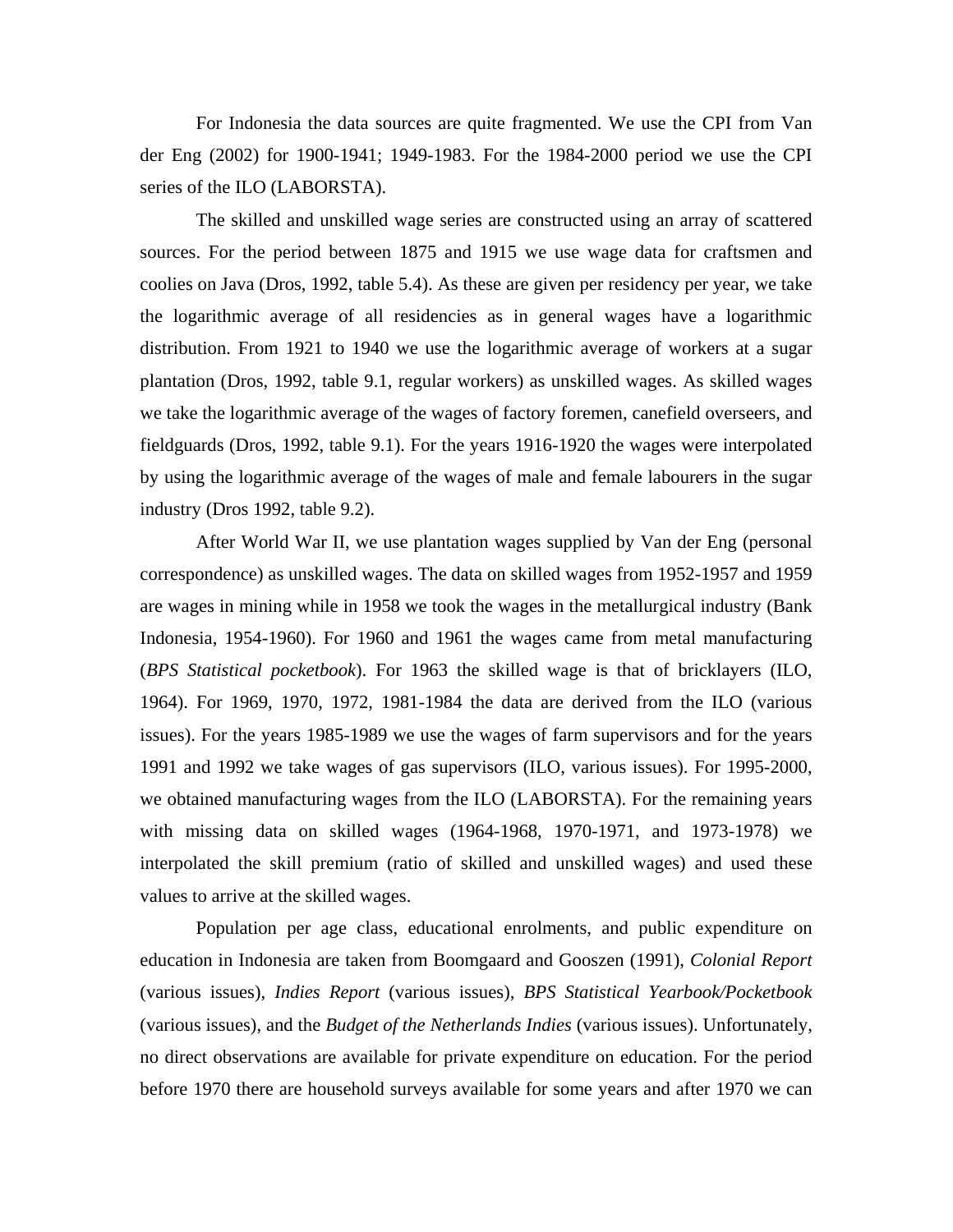rely on a number of input-output tables. We use these sources to distil information on private expenditure on education (see references). The missing observations are interpolated using data on total consumption, public expenditure on education, and wages.

## **The construction of the dataset**

Following Judson's (2002) cost-based method, we use expenditure on education to capture the quality of education. This allows us to estimate the human capital stock expressed in 1990 international USD, which makes it directly comparable to physical capital and GDP. Judson calculates the stock of human capital stock based on replacement costs with the following formula:

$$
h_{it} = \sum_{j} d_{ijt} a_{ijt} \tag{1}
$$

, where  $d_{ijt}$  is the public expenditure on education per level of education *j* in country *i* in year *t*, and  $a_{ijt}$  denotes the share of the labour force in year *t* with a certain level of education.  $h_{it}$  is the average per worker human capital stock. If one wishes to arrive at the total human capital stock,  $h_{it}$  must be multiplied with the labour force  $(L_{it})$ :

$$
H_{it} = h_{it} L_{it} \tag{2}
$$

 Judson (2002, 216) identifies four problems concerning this method. First, current production costs may not be a good indicator of the value of human capital that has been produced earlier. Second, she does not use private expenditure on education since these data are usually difficult to obtain. Third, foregone income during the time of study is not taken into account. Fourth, while private expenditure is generally neglected, the available figures on students enrolled often include students entering private education. Consequently, if the private expenditures are differently distributed per level of education than public expenditures, the estimates may be biased. We may mention a fifth problem regarding this method. Judson's method uses  $d_{ijt}$ , the expenditure per level of education for year *t* and weighs this with the shares of primary, secondary, and higher educated in the working population. Hence, even after multiplying with the total working population she arrives at the replacement value of *a single year of education* instead of the total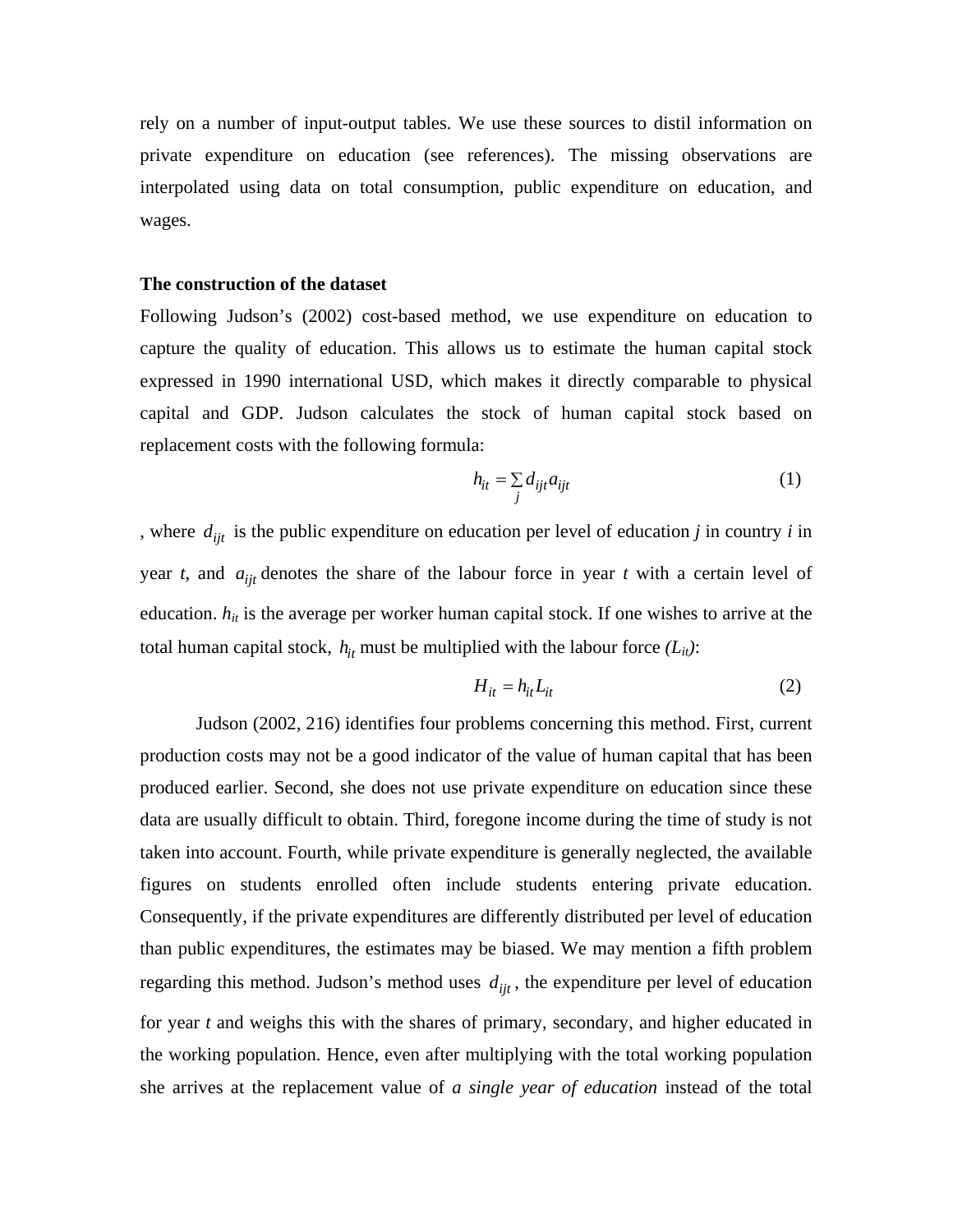accumulated stock of human capital. As such, the human capital stock by the original method of Judson is very likely to underestimate the value of the stock of human capital.

 The above-mentioned weaknesses of the Judson method are serious but can be solved. We can address the second and third problem by adding private expenditure and foregone wages to the HC stock. Since foregone wages are likely to increase over time, including it will lead to a faster appreciation of human capital. As for the fourth problem, similarly to Judson, we assume that private expenditures are identically distributed to public expenditures. The fifth problem is corrected for by multiplying equation (2) with *average years of education*. The corrected stock of human capital is denoted by  $H^*$ :

$$
H_{it}^* = H_{it}^* E duc_{it}
$$
 (3)

## **References**

- Bank Indonesia, *Report of the Governor of Bank Indonesia for the Financial Year…*. Bank Indonesia: Jakarta, 1954-1960.
- Bank of Japan, Statistics Department, 1966, *Hundred-year Statistics of the Japanese Economy*. Bank of Japan.
- Boeke, J.H., 1926, Inlandse budgetten. *Koloniale Studiën*, **10**, pp. 229-334.
- Boomgaard, P. and A.J. Gooszen, 1991, *Changing Economy in Indonesia*, Vol. 11: Population Trends 1795-1942, Royal Tropical Institute: Amsterdam.
- BPS, 1978-1985, 1977-1984, *Buku saku statistik* Indonesia, Biro Pusat Statistik: Jakarta.
- BPS, 1968-1976, 1964/67-1976, *Statistical pocketbook of Indonesia*, Biro Pusat Statistik: Jakarta.
- BPS, 1986-…, *Statistical pocketbook of Indonesia: annual statistics*, Biro Pusat Statistik: Jakarta.
- BPS, 1962-1964, *Statistik Indonesia: Statistical Pocketbook of Indonesia*, BPS: Jakarta.
- BPS, 1976-2003, *Statistik Indonesia (Statistical Yearbook of Indonesia)*, BPS: Jakarta.
- BPS, 1978, *Tabel Input-Output Indonesia, 1975.* Biro Pusat Statistik: Jakarta (3 volumes).
- BPS, 1984, *Tabel Input-Output Indonesia, 1980.* Biro Pusat Statistik: Jakarta (4 volumes).
- BPS, 1989, *Tabel Input-Output Indonesia, 1980.* Biro Pusat Statistik: Jakarta (2 volumes).
- BPS, 1994, *Tabel Input-Output Indonesia, 1990.* Biro Pusat Statistik: Jakarta (3 volumes).
- BPS, 1998, *Tabel Input-Output Indonesia, 1995.* Biro Pusat Statistik: Jakarta (2 volumes).
- Brahmananda, P.R., 2001, *Money, Income, Prices in 19th Century India. A historical, Quantitative and Theoretical Study*, Himalaya Publishing House: Mumbay.
- *Budget of the Netherlands Indies (Begroting van Nederlandsch-Indie)*, The Hague: Appendix to the *Handelingen van de Tweede Kamer der Staten Generaal*, (various issues).
- Bureau of Statistics, Office of the prime Minister, *Japan Statistical Yearbook*, Japan Statistical Association [etc]: Tokyo, various issues.
- Cheng, B. S. and Hsu R. C., 1997, Human capital and economic growth in Japan: an application of time series analysis. *Applied Economics Letters*, **4**, pp. 393-95
- CKS, 1939, Een onderzoek naar de levenswijze der Gemeentekoelies te Batavia in 1937. *Mededeelingen van het Centraal Kantoor voor de Statistiek No. 177*, Cyclostyle Centrale: Batavia.
- CKS, 1928, Onderzoek naar Gezinsuitgaven in Nederlandsch-Indië Gedurende Augustus 1925 en het Jaar 1926. *Mededeelingen van het Centraal Kantoor van de Statistiek*, No. 60, Albrecht: Weltevreden.
- *Colonial Report (Koloniaal Verslag)*, various issues.